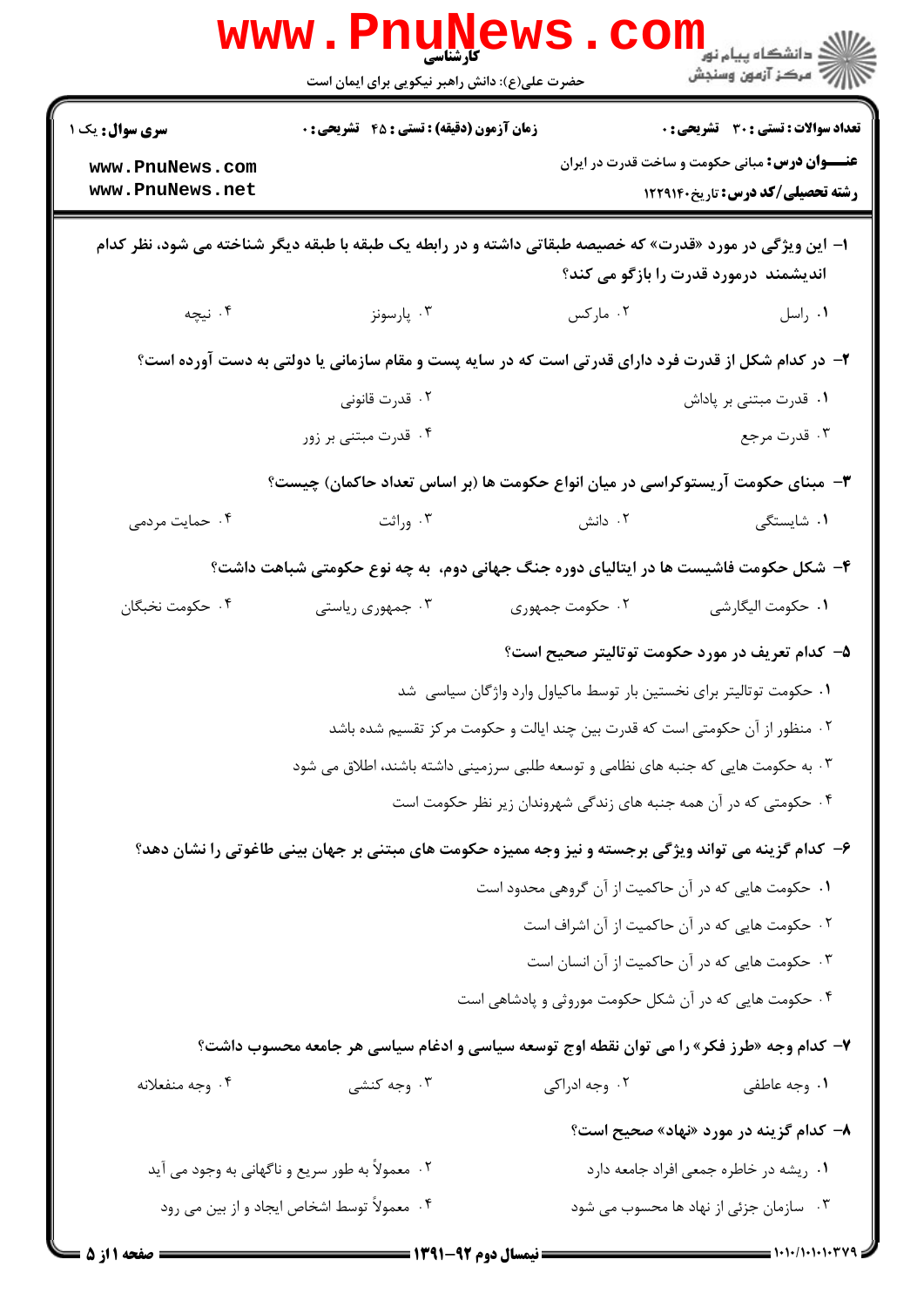| ڪ دانشڪاه پيام نور<br><mark>ر</mark> √ مرڪز آزمون وسنڊش                                         |             | حضرت علی(ع): دانش راهبر نیکویی برای ایمان است                                                   |                                                                                                             |  |
|-------------------------------------------------------------------------------------------------|-------------|-------------------------------------------------------------------------------------------------|-------------------------------------------------------------------------------------------------------------|--|
| <b>تعداد سوالات : تستی : 30 ٪ تشریحی : 0</b>                                                    |             | زمان آزمون (دقیقه) : تستی : 45 آتشریحی : 0                                                      | <b>سری سوال : ۱ یک</b>                                                                                      |  |
| <b>عنـــوان درس:</b> مبانی حکومت و ساخت قدرت در ایران<br><b>رشته تحصیلی/کد درس:</b> تاریخ122914 |             |                                                                                                 | www.PnuNews.com<br>www.PnuNews.net                                                                          |  |
|                                                                                                 |             |                                                                                                 | ۹- کدام یک از موارد زیر از ویژگی های مهم احزاب سیاسی از نظر «جوزف لاپالومبار» و «مایرون وینر» محسوب می شود؟ |  |
| ۰۱ کوشش برای دستیابی به قدرت سیاسی                                                              |             | ۰۲ وجود ترتیبات و نظام طبقاتی در حزب                                                            |                                                                                                             |  |
| ۰۳ وابستگی و ارتباط گسترده با نهادهای اقتصادی                                                   |             | ۰۴ نقش محوری و تعیین کننده رهبر حزب                                                             |                                                                                                             |  |
|                                                                                                 |             | ۱۰- سند اساسی که در آن۔ وظایف و هدف های آن حزب قید گردیده، چه نامیده می شود؟                    |                                                                                                             |  |
| ٠١. اساسنامه                                                                                    | ۰۲ مرامنامه | ۰۳ پلنوم                                                                                        | ۰۴ اعلاميه                                                                                                  |  |
| 11- كدام گزينه در مورد «طبقه» صحيح است؟                                                         |             |                                                                                                 |                                                                                                             |  |
| ۰۱ این اصطلاح برای نخستین بار از سوی هگل مطرح شده است                                           |             |                                                                                                 |                                                                                                             |  |
| ۲. از دیدگاه مارکسیستی مفهوم طبقه در ارتباط با تولید تعریف می شود                               |             |                                                                                                 |                                                                                                             |  |
|                                                                                                 |             | ۰۳ اوج رواج این اصطلاح همزمان با نفوذ و گسترش لیبرالیسم در اروپای قرن نوزدهم میلادی است         |                                                                                                             |  |
|                                                                                                 |             | ۰۴ مارکس عمدتاً نقش طبقه را در مقایسه با احزاب و سازمان های اداری بسیار کمرنگ می بیند           |                                                                                                             |  |
| است؟                                                                                            |             |                                                                                                 | 1۲– به اعتقاد پل نیومن اولین بار مفهوم افکار عمومی یا «publiqeu opinion» از سوی کدام اندیشمند غربی مطرح شده |  |
| ۰۱ کانت                                                                                         | ۰۲ روسو     | ۰۳ ولتر                                                                                         | ۰۴ دکارت                                                                                                    |  |
| استفاده می شد؟                                                                                  |             |                                                                                                 | ۱۳- در زمان پیامبر اسلام(ص)چه محلی به عنوان جایی برای رسیدگی به امور شهری و مرکز اطلاع رسانی یا «خانه ملت»  |  |
| ۰۱ بازار                                                                                        | ٢. مسجد     | ۰۳ خانه روساي قبايل                                                                             | ۰۴ خانه پیامبر(ص)                                                                                           |  |
| <b>۱۴</b> - تئوری پرداز اصلی نظریه «استبداد شرقی»چه کسی بود؟                                    |             |                                                                                                 |                                                                                                             |  |
| ۰۱ پارسونز                                                                                      | ۰۲ سن سيمون | ۰۳ اگوست کنت                                                                                    | ۰۴ مارکس                                                                                                    |  |
|                                                                                                 |             | ۱۵– الگوی همایون کاتوزیان برای کاربست نظریه استبداد شرقی در ایران بر چه مولفه اقتصادی متکی است؟ |                                                                                                             |  |
| ۰۱ جامعه توليد وابسته                                                                           |             | ۰۲ جامعه خشک و منزوی                                                                            |                                                                                                             |  |
| ۰۳ جامعه متمرکز دیوانی                                                                          |             | ۰۴ جامعه توليد محدود                                                                            |                                                                                                             |  |
|                                                                                                 |             | ۱۶– العطاس نظریه استبداد دیوانی مارکس را در خصوص کدام سلسله حکومتگر در ایران صائب می داند؟      |                                                                                                             |  |
|                                                                                                 |             |                                                                                                 |                                                                                                             |  |

ЧŦ.

...

. .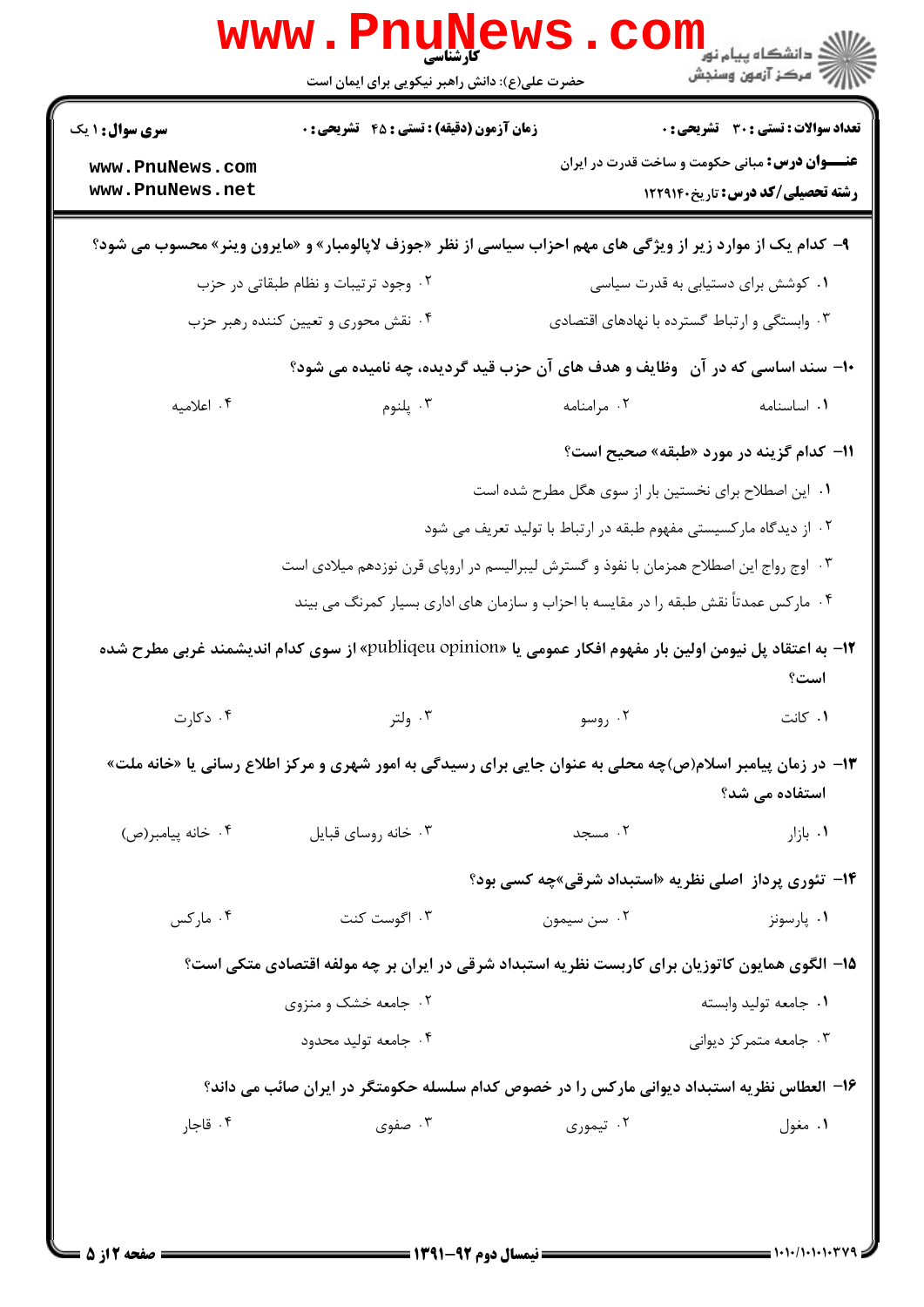|                                                              | www.PnuNews.<br>حضرت علی(ع): دانش راهبر نیکویی برای ایمان است                                                      | COII<br>دانشگاه پیام نور<br>ا∰ مرکز آزمهن وسنجش                                                                                                 |          |
|--------------------------------------------------------------|--------------------------------------------------------------------------------------------------------------------|-------------------------------------------------------------------------------------------------------------------------------------------------|----------|
| <b>سری سوال : ۱ یک</b><br>www.PnuNews.com<br>www.PnuNews.net | <b>زمان آزمون (دقیقه) : تستی : 45 قشریحی : 0</b>                                                                   | <b>تعداد سوالات : تستی : 30 ٪ تشریحی : 0</b><br><b>عنـــوان درس:</b> مبانی حکومت و ساخت قدرت در ایران<br><b>رشته تحصیلی/کد درس:</b> تاریخ122914 |          |
|                                                              | ۱۷– جان فوران مولف کتاب مقاومت شکننده در طرح و کاربست نظریه دولت وابسته برای توضیح شرایط توسعه نیافتگی ایران       | چه رویکردی را پیش گرفته است؟                                                                                                                    |          |
|                                                              |                                                                                                                    | ۰۱ وی این نظریه را به صورت رادیکال به کار گرفته است                                                                                             |          |
|                                                              |                                                                                                                    | ۰۲ وی بر سلطه تاریخی غرب بر ایران و وضعیت نیمه استعماری بسیار تاکید کرده است                                                                    |          |
|                                                              |                                                                                                                    | ۰۳ وی به نقش جنگ های جهانی اول و دوم در عقب ماندگی ایران بسیار تاکید کرده است                                                                   |          |
|                                                              |                                                                                                                    | ۰۴ وی به نقش توامان بازیگران و ساختار داخلی در فرایند تغییر اجتماعی تاکید کرده است                                                              |          |
|                                                              | ۱۸–   ماکس وبر نظریه «دولت پاتریمونیالیسم» را برای تحلیل وضعیت سیاسی چه مواردی بیشتر توصیه می کند؟                 |                                                                                                                                                 |          |
|                                                              | ۰۲ حکومت های جوامع شبانکاره و کوچرو                                                                                | ٠١ حكومت هاى دوران باستان                                                                                                                       |          |
|                                                              | ۰۴ وضعیت سیاسی کشورهای اروپایی                                                                                     | ۰۳ وضعیت سیاسی کشورهای خاورمیانه                                                                                                                |          |
|                                                              |                                                                                                                    | ۱۹- کدام گزینه از موارد اشکال کاربست نظریه الگوی دولت رانتیر درباره ایران است؟                                                                  |          |
|                                                              |                                                                                                                    | ٠١ اين نظريه به نوعي ٍ همان نظريه حكومت پاتريمونيال است                                                                                         |          |
|                                                              |                                                                                                                    | ۰۲ این نظریه ساخت اجتماعی جوامع گوناگون و تفاوت های فرهنگی را نادیده می گیرد                                                                    |          |
|                                                              | ۰۳ این نظریه به جهت اینکه تاثیر مالکیت دولتی را بر منابع زیر زمینی کمرنگ می کند، بسیار سطحی است                    |                                                                                                                                                 |          |
|                                                              | ۰۴ این نظریه عمدتاً به جهت پرداختن به نقش مردم و مشارکت عمومی در اوضاع سیاسی نقش دولت را نادیده می انگارد          |                                                                                                                                                 |          |
|                                                              | +۲- در کدام اثر امام خمینی(ره)موضوع تبین ولایت فقیه به صورت فنی تر و دقیق تر مطرح شده بود؟                         |                                                                                                                                                 |          |
|                                                              | ٠٢ كتاب البيع                                                                                                      | ٠١ درسنامه ايشان در نجف اشرف                                                                                                                    |          |
|                                                              | ۰۴ كتاب كشف الاسرار                                                                                                | ۰۳ کتاب تفسیر قرآن کریم                                                                                                                         |          |
|                                                              | <b>۲۱</b> - وجود «ایدئولوژی پویا» در روی کار آوردن حکومت صفویه و نقش قزلباش ها نشان از کدام ویژگی حکومت صفوی دارد؟ |                                                                                                                                                 |          |
|                                                              | ۰۱ این حکومت با کمک ساخت قبیله ای توانسته است در راه تشکیل حکومت ملی و عقلانی گام اساسی بردارد                     |                                                                                                                                                 |          |
|                                                              | ۲ . این حکومت از حیث عدم تفکیک حوزه های دینی و سیاسی و نیز عقلانی شدن حکومت رشد نکرده است                          |                                                                                                                                                 |          |
|                                                              |                                                                                                                    | ۰۳ این حکومت در توسعه نهادهای اجتماعی و توسعه سیاسی ناکام مانده است                                                                             |          |
|                                                              |                                                                                                                    | ۰۴ این حکومت با به کارگیری مفاهیم دینی در راه رشد عقلانیت اداری قدم برداشته است                                                                 |          |
|                                                              | ۲۲– در تلاش حکومت صفویه برای ایجاد مشروعیت حکومت و پیوند میان بخش های موثر جامعه، بنای عالی قاپو نماینده کدام      | بخش ازنهادهای قدرت در ایران بود؟                                                                                                                |          |
| ۰۴ وزارت                                                     | $\cdot$ سلطنت                                                                                                      | ۰۲ روحانیت                                                                                                                                      | ۰۱ بازار |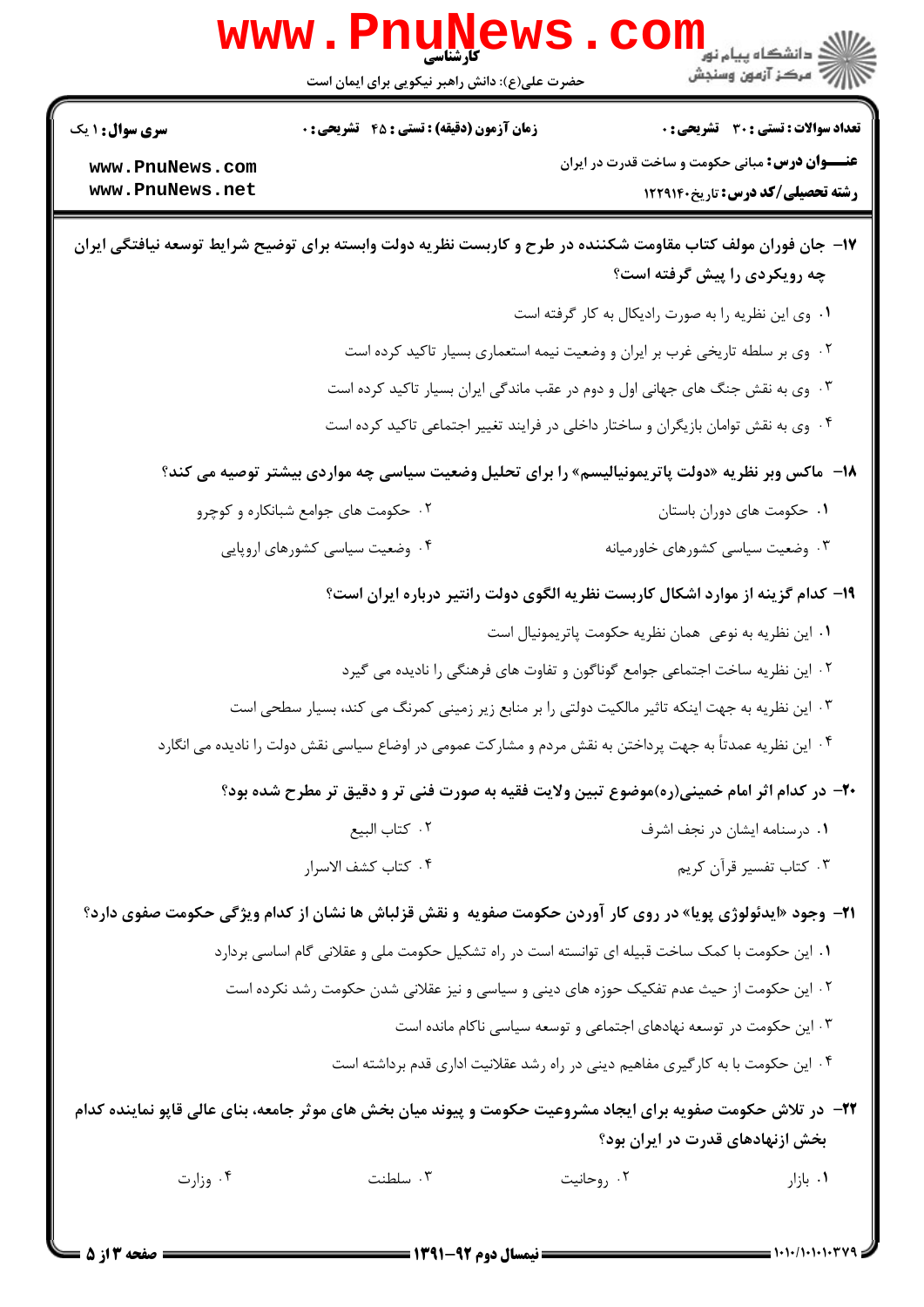|                                                                                                               | کارشناسی<br>حضرت علی(ع): دانش راهبر نیکویی برای ایمان است                                                   |                                                                  | ڪ دانشڪاه پيا <sub>م</sub> نور<br><mark>√</mark> مرڪز آزمون وسنڊش                                |  |  |
|---------------------------------------------------------------------------------------------------------------|-------------------------------------------------------------------------------------------------------------|------------------------------------------------------------------|--------------------------------------------------------------------------------------------------|--|--|
| <b>سری سوال :</b> ۱ یک                                                                                        | <b>زمان آزمون (دقیقه) : تستی : 45 تشریحی : 0</b><br><b>تعداد سوالات : تستی : 30 ٪ تشریحی : 0</b>            |                                                                  |                                                                                                  |  |  |
| www.PnuNews.com<br>www.PnuNews.net                                                                            |                                                                                                             |                                                                  | <b>عنـــوان درس:</b> مبانی حکومت و ساخت قدرت در ایران<br><b>رشته تحصیلی/کد درس:</b> تاریخ۱۲۲۹۱۴۰ |  |  |
| <b>۲۳</b> - حکومت صفوی نظارت و اعمال نفوذ در اداره موقوفات را از طریق چه مقامی اعمال می کرد؟                  |                                                                                                             |                                                                  |                                                                                                  |  |  |
| ۰۴ قضات                                                                                                       | ۰۳ مراجع تقليد                                                                                              | ۰۲ وزیر                                                          | ۱. صدر                                                                                           |  |  |
|                                                                                                               | ۲۴- بازاریان با تاسیس مجلس وکلای تجار در سال ۱۲۶۳ ش چه درخواستی را مطرح کردند؟                              |                                                                  |                                                                                                  |  |  |
|                                                                                                               | ۰۱ جلوگیری از ورود کالاهای غربی<br>۰۲ کاهش مالیات های بازار                                                 |                                                                  |                                                                                                  |  |  |
| ۰۴ برداشتن عوامل حکومتی از بازار                                                                              |                                                                                                             |                                                                  | ۰۳ تضمین مالکیت خصوصی                                                                            |  |  |
| ۲۵- ناصرالدین شاه پس از سقوط میرزا آقاخان نوری چه تصمیمی در مورد وزارت گرفت؟                                  |                                                                                                             |                                                                  |                                                                                                  |  |  |
| ۰۲ وظایف صدر اعظم را به نهاد روحانیت واگذار کرد                                                               |                                                                                                             | ۰۱ وظایف صدر اعظم را در سازمان لشکری ادغام کرد                   |                                                                                                  |  |  |
|                                                                                                               | ۰۴ وظایف صدر اعظم را میان شش تن وزیر تقسیم کرد                                                              | ۰۳ وظایف صدر اعظم را در میان اهالی دربار تقسیم کرد               |                                                                                                  |  |  |
|                                                                                                               |                                                                                                             | ۲۶- آیدئولوژی و پشتوانه فکری حکومت رضاشاه چه بود؟                |                                                                                                  |  |  |
| ۰۴ فاشیسم                                                                                                     | ۰۳ ليبراليسم                                                                                                | ۰۲ ناسيوناليسم                                                   | ۰۱ کمونیسم                                                                                       |  |  |
|                                                                                                               |                                                                                                             | <b>۲۷- کدام گزینه در مورد حزب تجدد در دوره رضا شاه صحیح است؟</b> |                                                                                                  |  |  |
|                                                                                                               | ۰۱ این حزب در رهبری مخالفان برای روی کار آمدن رضا شاه نقش مهمی ایفا کرد                                     |                                                                  |                                                                                                  |  |  |
| ۰۲ این حزب بلافاصله پس از روی کارآمدن رضاشاه سرکوب گردید                                                      |                                                                                                             |                                                                  |                                                                                                  |  |  |
| ۰۳ این حزب پس از روی کار آمدن رضاشاه به نام «ایران نو» تغییر نام یافت                                         |                                                                                                             |                                                                  |                                                                                                  |  |  |
|                                                                                                               |                                                                                                             | ۰۴ این حزب نقش مهمی در سرنگونی حکومت رضا شاه داشت                |                                                                                                  |  |  |
|                                                                                                               | ۲۸- علی اکبر داور در کدام یکی از جریان های فکری پس از ناکامی انقلاب مشروطه نقش ایفا کردند؟                  |                                                                  |                                                                                                  |  |  |
|                                                                                                               | ۰۲ جریان فکری دین مدار                                                                                      |                                                                  | ۰۱ جریان فکری دولت مدار                                                                          |  |  |
|                                                                                                               | ۰۴ جریان فکری تمدن مدار                                                                                     |                                                                  | ۰۳ جریان فکری غرب مدار                                                                           |  |  |
|                                                                                                               | ۲۹- سیاست های شبه مدرنیستی رژیم محمدرضا شاه و اجرای برنامه های توسعه از بالا موجب حمایت از چه جریانی گردید؟ |                                                                  |                                                                                                  |  |  |
|                                                                                                               | ۰۲ اشرافیت کارگری                                                                                           |                                                                  | ۰۱ تشکیلات مستقل کارگری                                                                          |  |  |
|                                                                                                               | ۰۴ اتحادیه کارگران صنعتی                                                                                    |                                                                  | ۰۳ اتحادیه کارگران چپ                                                                            |  |  |
| ۳۰- جیمز بیل کدام بخش از لایه های طبقه متوسط و متخصص ایرانی را از خود بیگانه ترین و انفجاری ترین لایه اجتماعی |                                                                                                             |                                                                  |                                                                                                  |  |  |
|                                                                                                               |                                                                                                             |                                                                  | معرفی می کند؟                                                                                    |  |  |
| ۰۴ حرفه ای ها                                                                                                 | ۰۳ روشنفکران                                                                                                | ۰۲ دانشجويان                                                     | ٠١. كاركران                                                                                      |  |  |
|                                                                                                               |                                                                                                             |                                                                  |                                                                                                  |  |  |